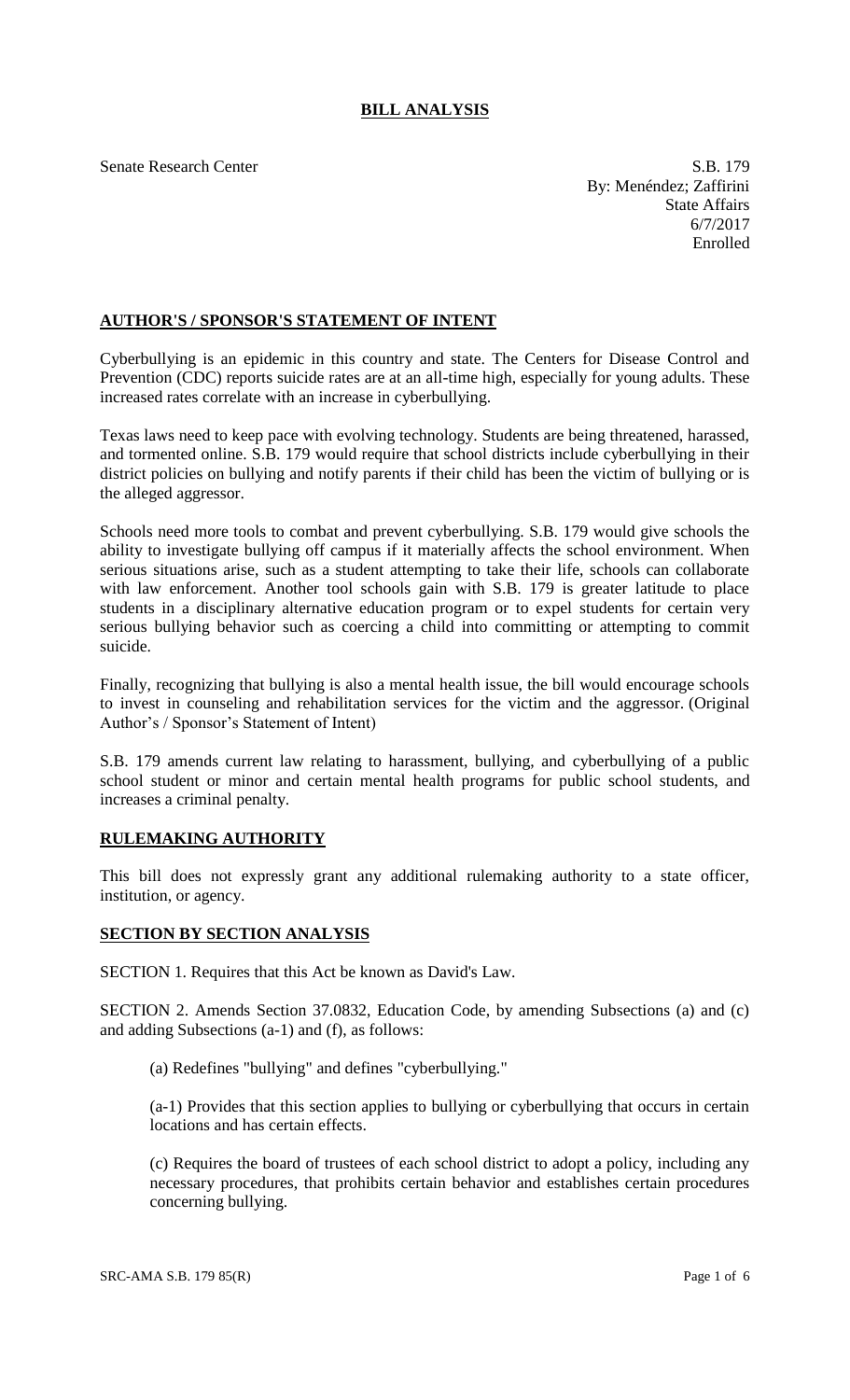(f) Authorizes each school district to establish a district-wide policy to assist in the prevention and mediation of bullying incidents between students that interfere with a student's educational opportunities or substantially disrupt the orderly operation of a classroom, school, or school-sponsored or school-related activity.

SECTION 3. Amends Subchapter A, Chapter 37, Education Code, by adding Section 37.0052, as follows:

Sec. 37.0052. PLACEMENT OR EXPULSION OF STUDENTS WHO HAVE ENGAGED IN CERTAIN BULLYING BEHAVIOR. (a) Defines "bullying" and "intimate visual material."

(b) Authorizes a student to be removed from class and placed in a disciplinary alternative education program as provided by Section 37.008 (Disciplinary Alternative Education Programs) or expelled under certain circumstances.

(c) Provides that nothing in this section exempts a school from reporting a finding of intimate visual material of a minor.

SECTION 4. Amends Subchapter A, Chapter 37, Education Code, by adding Section 37.0151, as follows:

Sec. 37.0151. REPORT TO LOCAL LAW ENFORCEMENT REGARDING CERTAIN CONDUCT CONSTITUTING ASSAULT OR HARASSMENT; LIABILITY. (a) Authorizes the principal of certain schools, or a person designated by the principal, to make a report to any school district police department, if applicable, or the police department of the municipality in which the school is located or, if the school is not in a municipality, the sheriff of the county in which the school is located if, after an investigation is completed, the principal has reasonable grounds to believe that a student engaged in conduct that constitutes an offense under Section 22.01 (Assault) or 42.07(a)(7) (relating to the commission of an offense by sending certain repeated electronic communications), Penal Code.

(b) Authorizes a person who makes a report to include the name and address of each student the person believes may have participated in the conduct.

(c) Authorizes the principal of certain schools to designate a school employee, other than a school counselor, who is under the supervision of the principal to make the report.

(d) Exempts a person who is not a school employee but is employed by an entity that contracts with a district or school to use school property from the requirement of making a report under this section and prohibits that person from being designated by the principal of certain schools to make a report. Provides that a person who voluntarily makes a report under this section is immune from civil or criminal liability.

(e) Provides that a person who takes any action under this section is immune from civil or criminal liability or disciplinary action resulting from that action.

(f) Provides that this section, notwithstanding any other law, does not create a civil, criminal, or administrative cause of action or liability or create a standard of care, obligation, or duty that provides a basis for a cause of action for an act under this section.

(g) Provides that a school district and school personnel and school volunteers are immune from suit resulting from an act under this section, including an act under related policies and procedures.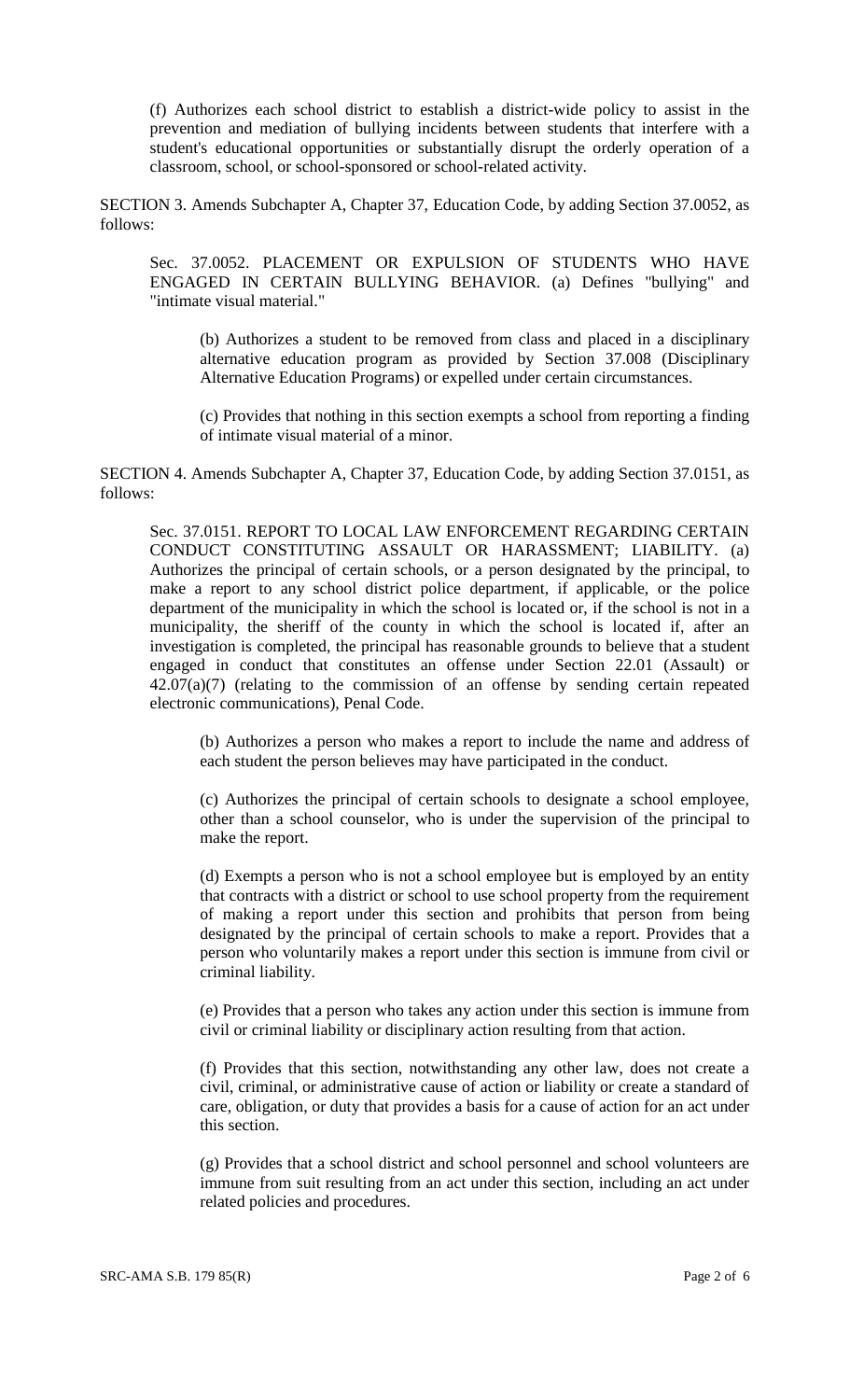(h) Provides that an act by school personnel or a school volunteer under this section, including an act under related policies and procedures, is the exercise of judgment or discretion on the part of the school personnel or school volunteer and is not considered to be a ministerial act for purposes of liability of the school district or the district's employees.

SECTION 5. Amends Sections 37.218(a)(1) and (2), Education Code, to redefine "bullying" and "cyberbullying."

SECTION 6. Amends Section 5.001, Education Code, by adding Subdivision (5-a), to define "mental health condition."

SECTION 7. Amends Section 12.104(b), Education Code, as follows:

(b) Provides that an open-enrollment charter school is subject to certain policies and procedures, including bullying prevention policies and procedures under Section 37.0832 (Bullying Prevention Policies and Procedures), the right of a school under Section 37.0052 to place a student who has engaged in certain bullying behavior in a disciplinary alternative education program or to expel the student, and the right under Section 37.0151 to report to local law enforcement certain conduct constituting assault or harassment. Makes nonsubstantive changes.

SECTION 8. Amends Section 21.054, Education Code, by adding Subsection (d-2) and (e-2), as follows:

(d-2) Authorizes continuing education requirements for a classroom teacher to include instruction regarding how grief and trauma affect student learning and behavior and how evidence-based, grief-informed, and trauma-informed strategies support the academic success of students affected by grief and trauma.

(e-2) Authorizes continuing education requirements for a principal to include instruction regarding how grief and trauma affect student learning and behavior and how evidencebased, grief-informed, and trauma-informed strategies support the academic success of students affected by grief and trauma.

SECTION 9. Amends Subchapter J, Chapter 21, Education Code, by adding Section 21.462, as follows:

Sec. 21.462. RESOURCES REGARDING STUDENTS WITH MENTAL HEALTH NEEDS. Requires the Texas Education Agency (TEA), in coordination with the Health and Human Services Commission, to establish and maintain an Internet website to provide resources for school district or open-enrollment charter school employees regarding working with students with mental health conditions. Requires TEA to include on the Internet website certain information.

SECTION 10. Amends Section 33.006, Education Code, by amending Subsection (b) and adding Subsection (c), as follows:

(b) Requires the school counselor, in addition to a school counselor's responsibility under Subsection (a) (relating to the primary responsibilities of a school counselor), to perform certain functions, including serving as an impartial, nonreporting resource for interpersonal conflicts and discord involving two or more students, including accusations of bullying under Section 37.0832.

(c) Provides that nothing in Subsection (b)(7) (relating to interpersonal conflicts involving two or more students arising out of accusations of bullying) exempts a school counselor from any mandatory reporting requirements imposed by other provisions of law.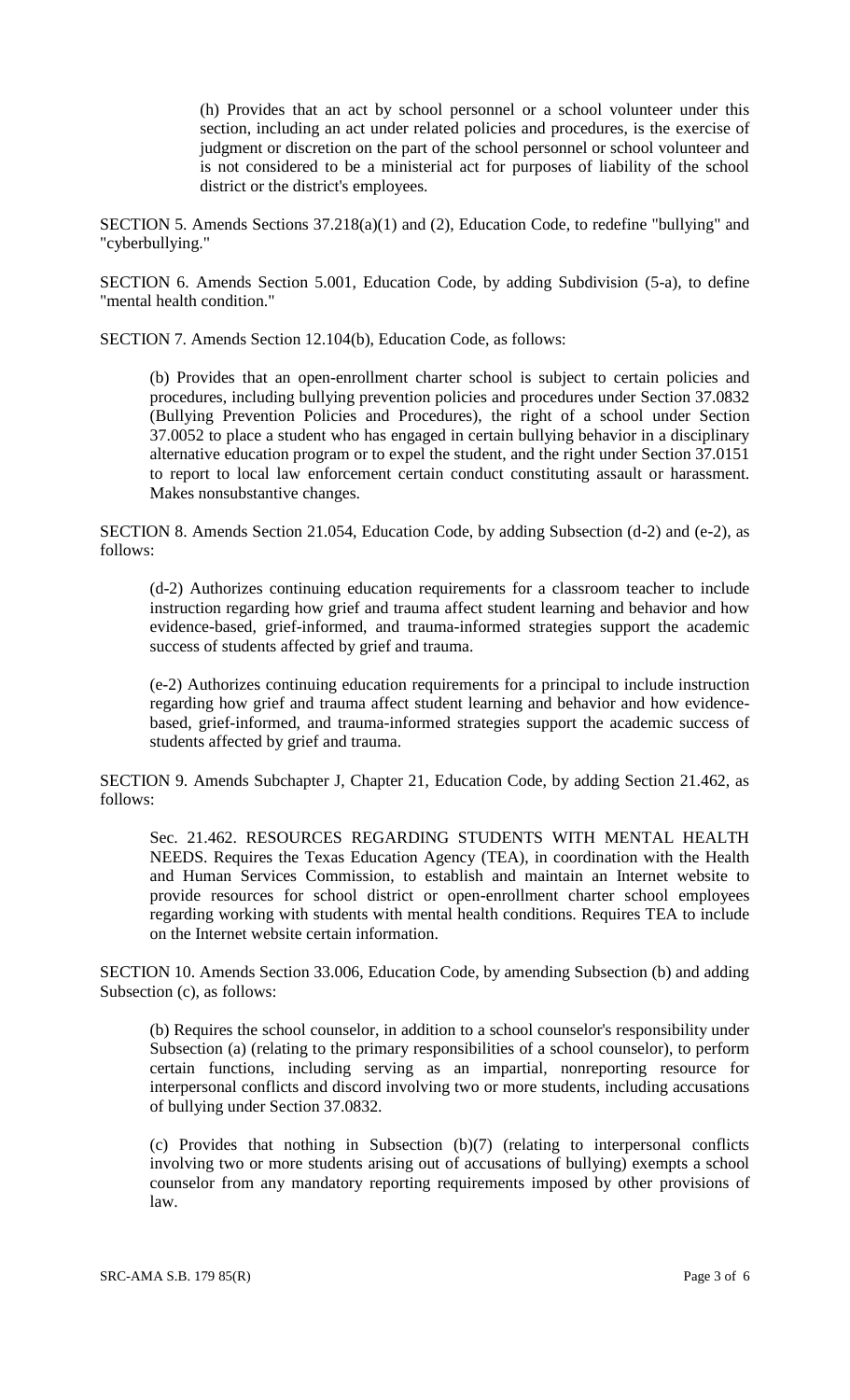SECTION 11. Amends Title 6, Civil Practice and Remedies Code, by adding Chapter 129A, as follows:

### CHAPTER 129A. RELIEF FOR CYBERBULLYING OF CHILD

Sec. 129A.001. DEFINITION. Defines "cyberbullying."

Sec. 129A.002. INJUNCTIVE RELIEF. (a) Authorizes a recipient of cyberbullying behavior who is younger than 18 years of age at the time the cyberbullying occurs or a parent of or person standing in parental relation to the recipient to seek injunctive relief under this chapter against the individual who was cyberbulling the recipient or, if the individual is younger than 18 years of age, against a parent of or person standing in parental relation to the individual.

(b) Authorizes a court to issue a temporary restraining order, temporary injunction, or permanent injunction appropriate under the circumstances to prevent any further cyberbullying, including certain orders or injunctions.

(c) Provides that a plaintiff in an action for injunctive relief brought under this section is entitled to a temporary restraining order on showing that the plaintiff is likely to succeed in establishing that the individual was cyberbullying the recipient. Provides that the plaintiff is not required to plead or prove that, before notice can be served and a hearing can be held, immediate and irreparable injury, loss, or damage is likely to result from past or future cyberbullying by the individual against the recipient.

(d) Provides that a plaintiff is entitled to a temporary or permanent injunction under this section on showing that the individual was cyberbullying the recipient.

(e) Authorizes a court granting a temporary restraining order or temporary injunction under this section to, on motion of either party or sua sponte, order the preservation of any relevant electronic communication. Provides that the temporary restraining order or temporary injunction is not required to define the injury or state why it is irreparable, state why the order was granted without notice, or include an order setting the cause for trial on the merits with respect to the ultimate relief requested.

Sec. 129A.003. PROMULGATION OF FORMS. (a) Requires the Texas Supreme Court (supreme court), as the supreme court finds appropriate, to promulgate forms for use as an application for initial injunctive relief by individuals representing themselves in suits involving cyberbullying and instructions for the proper use of each form or set of forms.

(b) Requires that the forms and instructions be written in language that is easily understood by the general public, be made readily available to the general public in the manner prescribed by the supreme court, and be translated into the Spanish language.

(c) Requires that the Spanish language translation of a form state certain information or be incorporated into the English language version of the form in a manner that is understandable to both the court and members of the general public.

(d) Requires that each form and its instructions clearly and conspicuously state that the form is not a substitute for the advice of an attorney.

(e) Requires the Texas attorney general and the clerk of the court to inform members of the general public of the availability of a form promulgated by the supreme court under this section as appropriate and make the form available free of charge.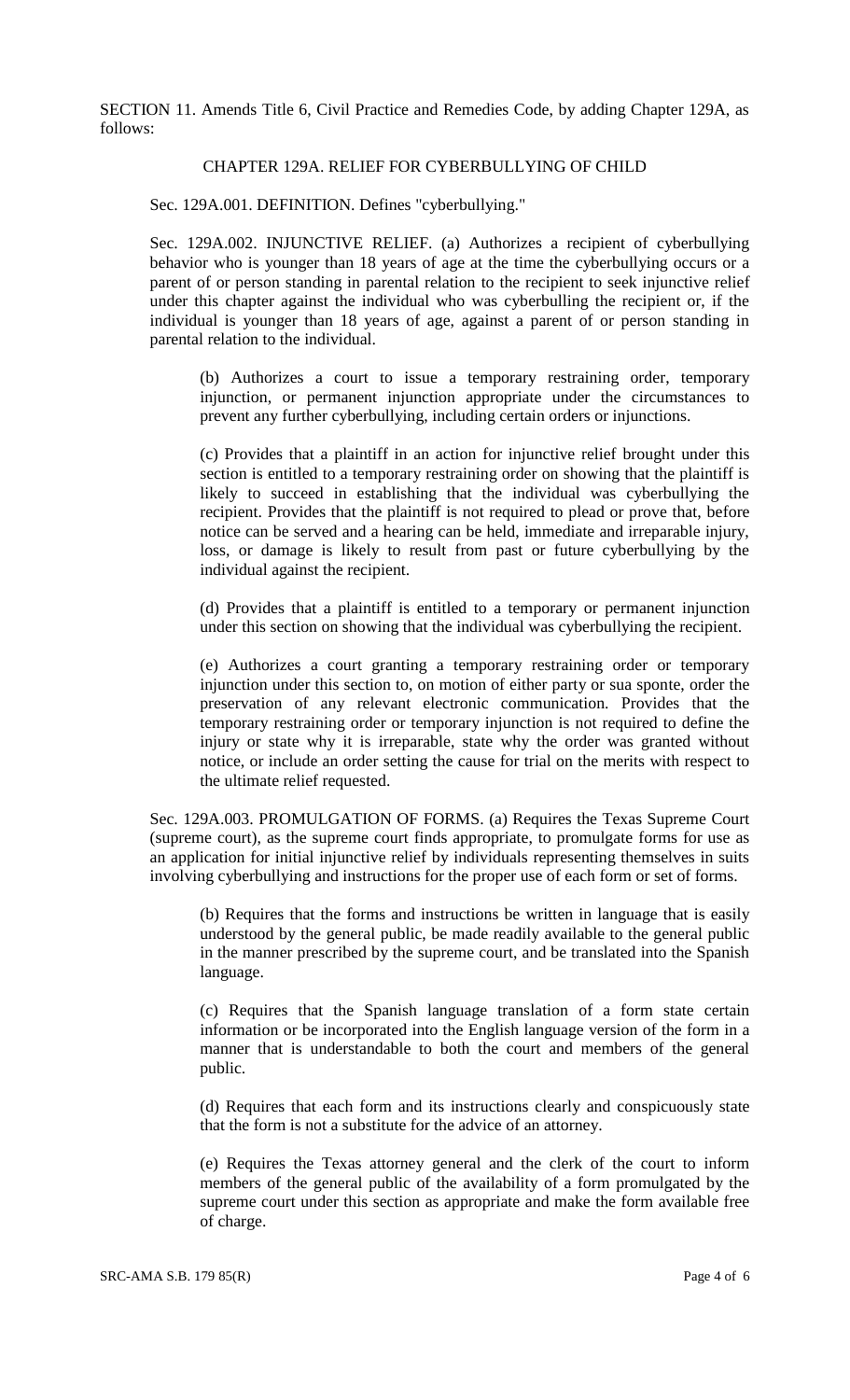(f) Requires a court to accept a form promulgated by the supreme court under this section unless the form has been completed in a manner that causes a substantive defect that cannot be cured.

Sec. 129A.004. INAPPLICABILITY. (a) Prohibits an action filed under this chapter from being joined with an action filed under Title 1 (The Marriage Relationship), 4 (Protective Orders and Family Violence), or 5 (The Parent-Child Relationship and the Suit Affecting the Parent-Child Relationship), Family Code.

(b) Provides that Chapter 27 (Actions Involving the Exercise of Certain Constitutional Rights) does not apply to an action under this chapter.

Sec. 129A.005. CERTAIN CONDUCT EXCEPTED. Provides that this chapter does not apply to a claim brought against an interactive computer service, as defined by 47 U.S.C. Section 230, for cyberbullying.

SECTION 12. Amends Sections 161.325(a-1), (d), (e), (f), and (i), Health and Safety Code, as follows:

(a-1) Requires that the list include programs in certain areas.

(d) Authorizes a school district to develop practices and procedures, rather than authorizes the board of trustees of each school district to adopt a policy, concerning each area listed in Subsection (a-1), including mental health promotion and intervention, substance abuse prevention and intervention, and suicide prevention, that:

(1) and (2) changes references to establishes to include; and

(3) and (4) makes nonsubstantive changes.

(e) Requires that the practices and procedures developed under Subsection (d) prohibit the use without the prior consent of a student's parent or guardian of a medical screening of the student as part of the process of identifying whether the student is possibly in need of early mental health or substance abuse intervention or suicide prevention.

(f) Requires that the practices and procedures developed under Subsection (d), rather than the policy and any necessary procedures adopted under Subsection (d), be included in the annual student handbook and the district improvement plan under Section 11.252, (District-Level Planning and Decision-Making), Education Code.

(i) Provides that the practices and procedures developed, rather than the policy and procedures adopted, in accordance with this section are intended to notify a parent or guardian of a need for mental health or substance abuse intervention so that a parent or guardian may take appropriate action.

SECTION 13. Amends Section 42.07(b)(1), Penal Code, to redefine "electronic communication."

SECTION 14. Amends Section 42.07(c), Penal Code, as follows:

(c) Provides that an offense under this section is a Class B misdemeanor, except that the offense is a Class A misdemeanor if:

(1) creates this subdivision from existing text and makes a nonsbustantive change; or

(2) the offense was committed under Subsection (a)(7) and:

(A) the offense was committed against a child under 18 years of age with the intent that the child commit suicide or engage in conduct causing